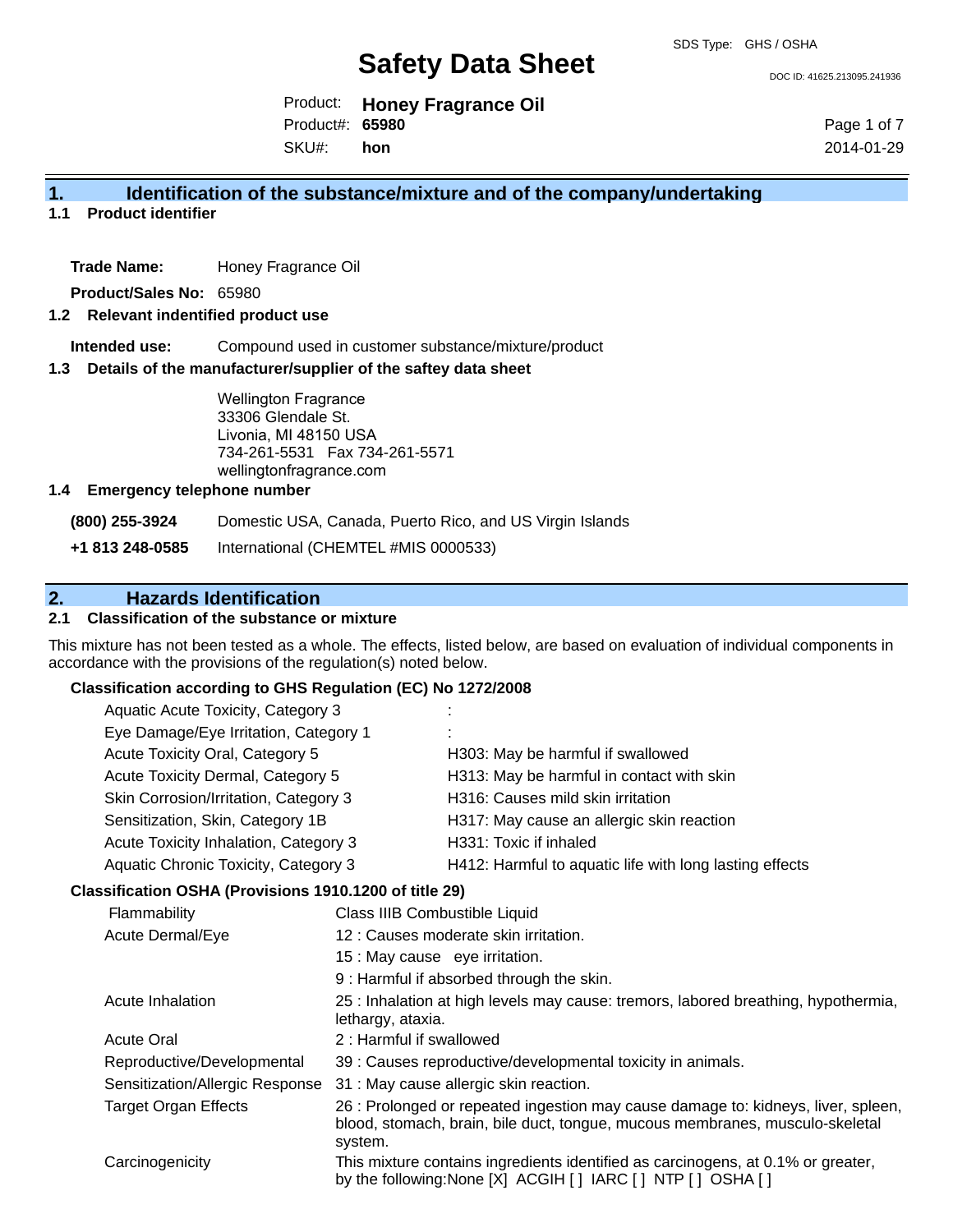DOC ID: 41625.213095.241936

|                 | Product: Honey Fragrance Oil |
|-----------------|------------------------------|
| Product#: 65980 |                              |
| SKU#: hon       |                              |

Page 2 of 7 2014-01-29

#### **2.2 Label elements**

**Labelling (REGULATION (EC) No 1272/2008)**

**Hazard pictograms**



## **Signal Word: Danger, Warning**

**Hazard statments**

| H303 | May be harmful if swallowed                       |
|------|---------------------------------------------------|
| H313 | May be harmful in contact with skin               |
| H316 | Causes mild skin irritation                       |
| H317 | May cause an allergic skin reaction               |
| H331 | Toxic if inhaled                                  |
| H412 | Harmful to aquatic life with long lasting effects |

## **Precautionary Statements**

| <b>Prevention:</b>   |                                                                                                                                  |
|----------------------|----------------------------------------------------------------------------------------------------------------------------------|
| P <sub>233</sub>     | Keep container tightly closed                                                                                                    |
| P <sub>264</sub>     | Wash hands thoroughly after handling                                                                                             |
| P <sub>271</sub>     | Use only outdoors or in a well-ventilated area                                                                                   |
| P <sub>272</sub>     | Contaminated work clothing should not be allowed out of the workplace                                                            |
| P <sub>273</sub>     | Avoid release to the environment                                                                                                 |
| <b>Response:</b>     |                                                                                                                                  |
| $P302 + P352$        | IF ON SKIN: Wash with soap and water                                                                                             |
| $P304 + P340$        | IF INHALED: Remove victim to fresh air and keep at rest in a position comfortable for<br>breathing                               |
| $P305 + P351 + P338$ | IF IN EYES: Rinse cautiously with water for several minutes Remove contact lenses if<br>present and easy to do. continue rinsing |
| P310                 | Immediately call a POISON CENTER or doctor/physician                                                                             |
| P311                 | Call a POISON CENTER or doctor/physician                                                                                         |
| P312                 | Call a POISON CENTER or doctor/physician if you feel unwell                                                                      |
| $P333 + P313$        | If skin irritation or a rash occurs: Get medical advice/attention                                                                |
| P363                 | Wash contaminated clothing before reuse                                                                                          |

## **2.3 Other Hazards**

## **no data available**

## **3. Composition/Information on Ingredients**

## **3.1 Mixtures**

This product is a complex mixture of ingredients, which contains among others the following substance(s), presenting a health or environmental hazard within the meaning of the UN Globally Harmonized System of Classification and Labeling of Chemicals (GHS):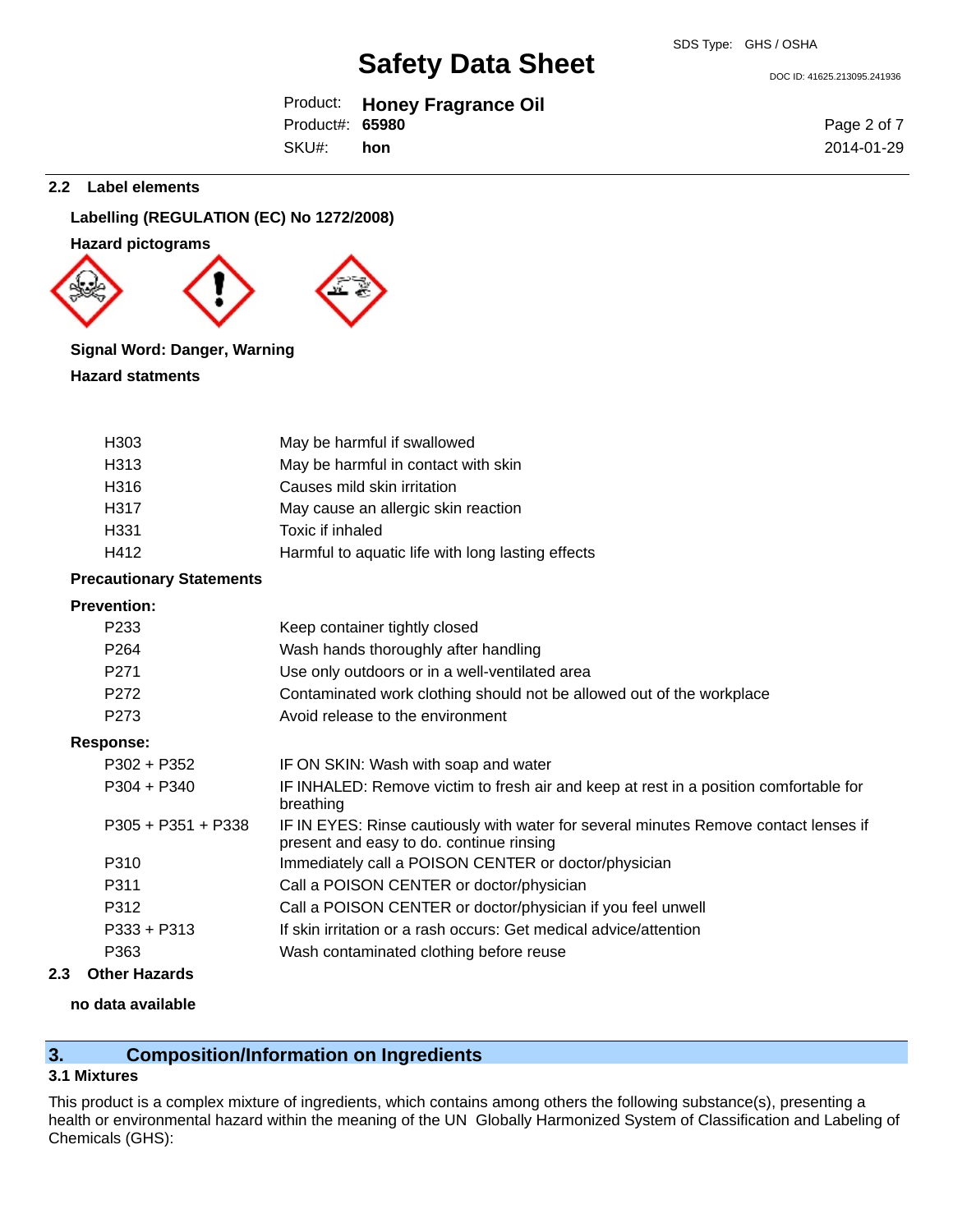DOC ID: 41625.213095.241936

|                 | Product: Honey Fragrance Oil |
|-----------------|------------------------------|
| Product#: 65980 |                              |
| SKU#: hon       |                              |

Page 3 of 7 2014-01-29

| CAS#<br>Ingredient | EC#                                | Conc.<br>Range                                           | <b>GHS Classification</b> | <b>OSHA Classification</b> |
|--------------------|------------------------------------|----------------------------------------------------------|---------------------------|----------------------------|
| 84-66-2            | 201-550-6                          | 50 - 60 %                                                | H316                      |                            |
| Diethyl phthalate  |                                    |                                                          |                           |                            |
| 140-11-4           | 205-399-7                          | $5 - 10%$                                                | H227; H303; H316          | 15, 25, 26, 31, 39         |
| Benzyl acetate     |                                    |                                                          |                           |                            |
| $60 - 12 - 8$      | 200-456-2                          | $5 - 10%$                                                | H302; H313; H316; H319    | 11, 15, 3                  |
| phenethyl alcohol  |                                    |                                                          |                           |                            |
| 122-40-7           | 204-541-5                          | $5 - 10%$                                                | H303; H316; H317; H411    | 11, 15                     |
| Amyl Cinnamal      |                                    |                                                          |                           |                            |
| 151-05-3           | 205-781-3                          | $5 - 10%$                                                | H303; H316; H412          | 11, 15                     |
|                    | 1,1-Dimethyl-2-phenylethyl acetate |                                                          |                           |                            |
| $127 - 41 - 3$     | 204-841-6                          | $5 - 10%$                                                | H316                      | 11, 15                     |
| alpha-lonone       |                                    |                                                          |                           |                            |
| 103-82-2           | 203-148-6                          | $2 - 5%$                                                 | H303; H319                |                            |
| Phenylacetic acid  |                                    |                                                          |                           |                            |
| 101-97-3           | 202-993-8                          | $2 - 5%$                                                 | H303                      |                            |
|                    | Ethyl phenylacetate                |                                                          |                           |                            |
| $91 - 64 - 5$      | 202-086-7                          | $2 - 5%$                                                 | H302; H317                | 12, 15, 2, 26, 31, 9       |
| Coumarin           |                                    |                                                          |                           |                            |
| $123 - 11 - 5$     | 204-602-6                          | $2 - 5%$                                                 | H303; H316                | 11, 15                     |
| Anisaldehyde       |                                    |                                                          |                           |                            |
| 102-16-9           | 203-008-4                          | $1 - 2%$                                                 | H316                      |                            |
|                    | Benzyl phenylacetate               |                                                          |                           |                            |
| $101 - 41 - 7$     | 202-940-9                          | $1 - 2%$                                                 | H227; H303; H313; H316    | 11                         |
|                    | Methyl phenylacetate               |                                                          |                           |                            |
| 102-20-5           | 203-013-1                          | $1 - 2%$                                                 | H411                      |                            |
|                    | Phenethyl phenylacetate            |                                                          |                           |                            |
|                    |                                    | See Section 16 for full text of GHS classification codes |                           |                            |

Total Hydrocarbon Content  $(\% w/w) = 0.00$ 

## **4. First Aid Measures**

# **4.1 Description of first aid measures**

| Inhalation:           | Remove from exposure site to fresh air and keep at rest.<br>Obtain medical advice.                            |
|-----------------------|---------------------------------------------------------------------------------------------------------------|
| Eye Exposure:         | Flush immediately with water for at least 15 minutes.<br>Contact physician if symptoms persist.               |
| <b>Skin Exposure:</b> | Remove contaminated clothes. Wash thoroughly with water (and soap).<br>Contact physician if symptoms persist. |
| Ingestion:            | Rinse mouth with water and obtain medical advice.                                                             |
| 4.2                   | Most important symptoms and effects, both acute and delayed                                                   |
| Symptoms:             | no data available                                                                                             |
| <b>Risks:</b>         | Refer to Section 2.2 "Hazard Statements"                                                                      |

**4.3 Indication of any immediate medical attention and special treatment needed**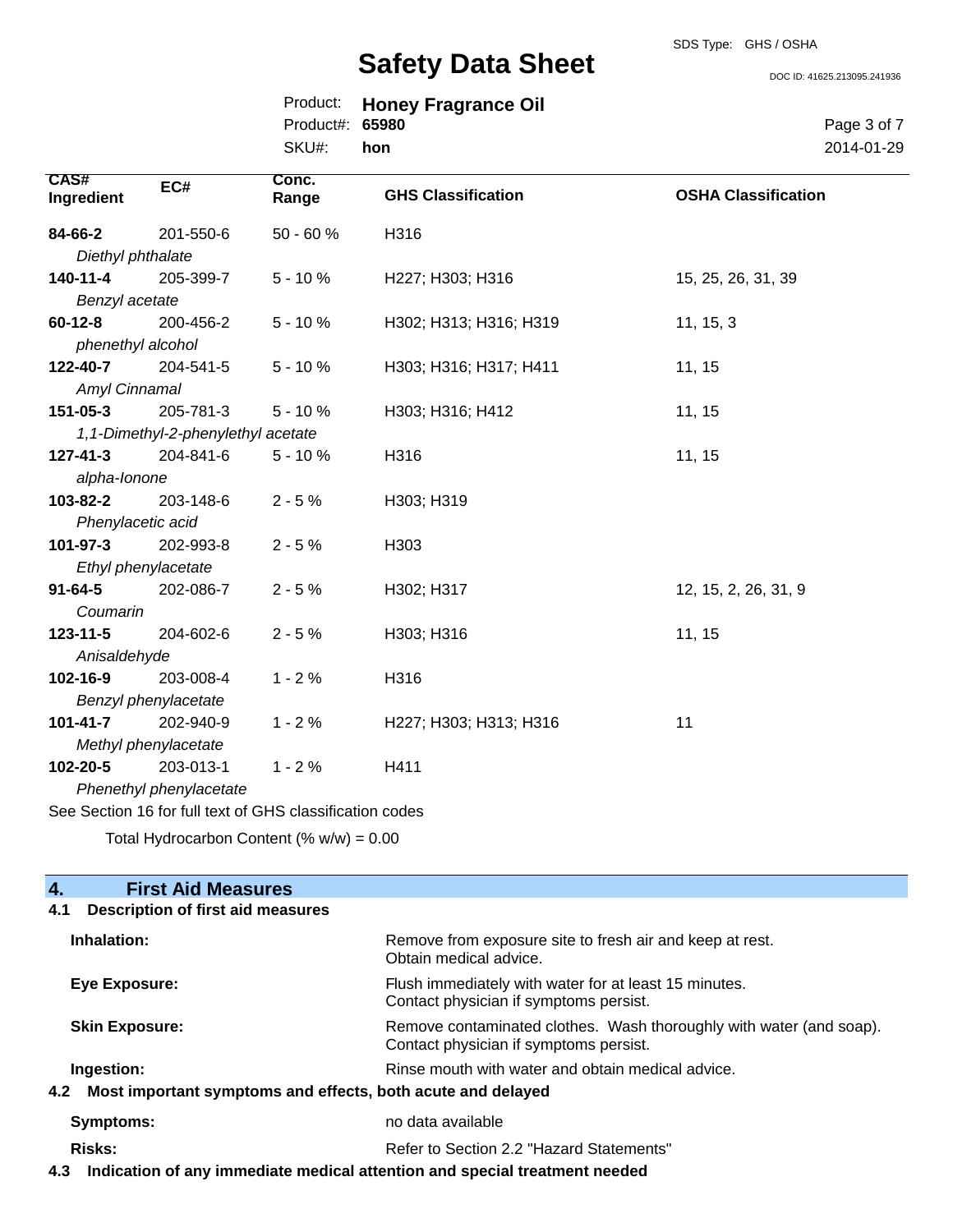DOC ID: 41625.213095.241936

|                 | Product: Honey Fragrance Oil |
|-----------------|------------------------------|
| Product#: 65980 |                              |
|                 |                              |

SKU#: **hon** Page 4 of 7 2014-01-29

**Treatment:** Refer to Section 2.2 "Response"

| 5 <sub>1</sub><br><b>Fire-Fighting measures</b>              |                                                   |
|--------------------------------------------------------------|---------------------------------------------------|
| <b>Extinguishing media</b><br>5.1                            |                                                   |
| Suitable:                                                    | Carbon dioxide (CO2), Dry chemical, Foam          |
| Unsuitable                                                   | Do not use a direct water jet on burning material |
| Special hazards arising from the substance or mixture<br>5.2 |                                                   |
| During fire fighting:                                        | Water may be ineffective                          |
| <b>Advice for firefighters</b><br>5.3                        |                                                   |
| <b>Further information:</b>                                  | Standard procedure for chemical fires             |
|                                                              |                                                   |

## **6. Accidental Release Measures**

## **6.1 Personal precautions, protective equipment and emergency procedures**

Avoid inhalation and contact with skin and eyes. A self-contained breathing apparatus is recommended in case of a major spill.

## **6.2 Environmental precautions**

Keep away from drains, soil, and surface and groundwater.

#### **6.3 Methods and materials for containment and cleaning up**

Clean up spillage promptly. Remove ignition sources. Provide adequate ventilation. Avoid excessive inhalation of vapors. Gross spillages should be contained by use of sand or inert powder and disposed of according to the local regulations.

#### **6.4 Reference to other sections**

Not Applicable

## **7. Handling and Storage**

## **7.1 Precautions for safe handling**

Apply according to good manufacturing and industrial hygiene practices with proper ventilation. Do not drink, eat or smoke while handling. Respect good personal hygiene.

## **7.2 Conditions for safe storage, including any incompatibilities**

Store in a cool, dry and ventilated area away from heat sources and protected from light in tightly closed original container. Avoid plastic and uncoated metal container. Keep air contact to a minimum.

## **7.3 Specific end uses**

No information available

## **8. Exposure Controls/Personal Protection**

#### **8.1 Control parameters**

| <b>Exposure Limits:</b>      |                              |                                                                            |  |
|------------------------------|------------------------------|----------------------------------------------------------------------------|--|
| <b>Component</b>             |                              | <b>ACGIH</b><br>ACGIH<br>OSHA<br>OSHA<br>TWA ppm STEL ppm TWA ppm STEL ppm |  |
| 84-66-2                      | Diethyl phthalate            |                                                                            |  |
| 140-11-4                     | Benzyl acetate               | 10                                                                         |  |
| <b>Engineering Controls:</b> | Use local exhaust as needed. |                                                                            |  |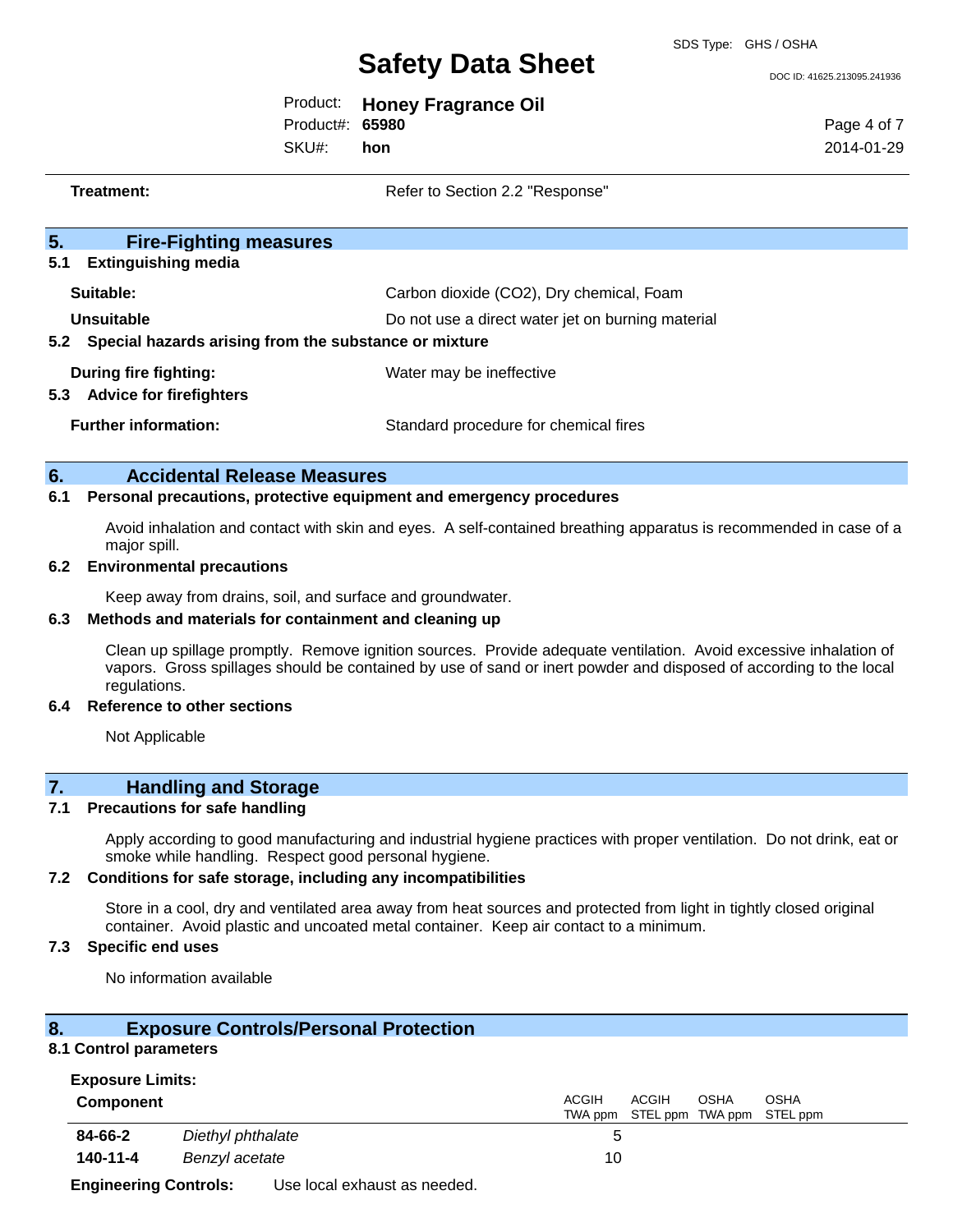DOC ID: 41625.213095.241936

|                 | Product: Honey Fragrance Oil |
|-----------------|------------------------------|
| Product#: 65980 |                              |
| SKU#: hon       |                              |

Page 5 of 7 2014-01-29

## **8.2 Exposure controls - Personal protective equipment**

| Eye protection:                | Tightly sealed goggles, face shield, or safety glasses with brow guards and side shields, etc.<br>as may be appropriate for the exposure |
|--------------------------------|------------------------------------------------------------------------------------------------------------------------------------------|
| <b>Respiratory protection:</b> | Avoid excessive inhalation of concentrated vapors. Apply local ventilation where appropriate.                                            |
| <b>Skin protection:</b>        | Avoid Skin contact. Use chemically resistant gloves as needed.                                                                           |

## **9. Physical and Chemical Properties**

## **9.1 Information on basic physical and chemical properties**

| Appearance:                  | Conforms to Standard             |
|------------------------------|----------------------------------|
| Odor:                        | Conforms to Standard             |
| Color:                       | <b>Yellow to Greenish Yellow</b> |
| <b>Viscosity:</b>            | Liquid                           |
| <b>Freezing Point:</b>       | Not determined                   |
| <b>Boiling Point:</b>        | Not determined                   |
| <b>Melting Point:</b>        | Not determined                   |
| <b>Flashpoint:</b>           | >200 F (93.33 C)                 |
| <b>Auto flammability:</b>    | Not determined                   |
| <b>Explosive Properties:</b> | None Expected                    |
| <b>Oxidizing properties:</b> | None Expected                    |
| Vapor Pressure (mmHg@20 C):  | 0.017                            |
| %VOC:                        | 8.36                             |
| Specific Gravity @ 25 C:     | 1.0795                           |
| Density @ 25 C:              | 1.0765                           |
| Refractive Index @ 25 C:     | 1.5140                           |
| Soluble in:                  | Oil                              |

## **10. Stability and Reactivity**

| <b>10.1 Reactivity</b>                  | None                                               |
|-----------------------------------------|----------------------------------------------------|
| <b>10.2 Chemical stability</b>          | Stable                                             |
| 10.3 Possibility of hazardous reactions | None known                                         |
| <b>10.4 Conditions to avoid</b>         | None known                                         |
| 10.5 Incompatible materials             | Strong oxidizing agents, strong acids, and alkalis |
| 10.6 Hazardous decomposition products   | None known                                         |

| 11 <sub>1</sub> | <b>Toxicological Information</b>  |  |
|-----------------|-----------------------------------|--|
|                 | <b>11.1 Toxicological Effects</b> |  |

**Acute toxicity - Oral** (LD50: 3,917.60) May be harmful if swallowed **Acute toxicity - Dermal** (LD50: 2,382.62) May be harmful in contact with skin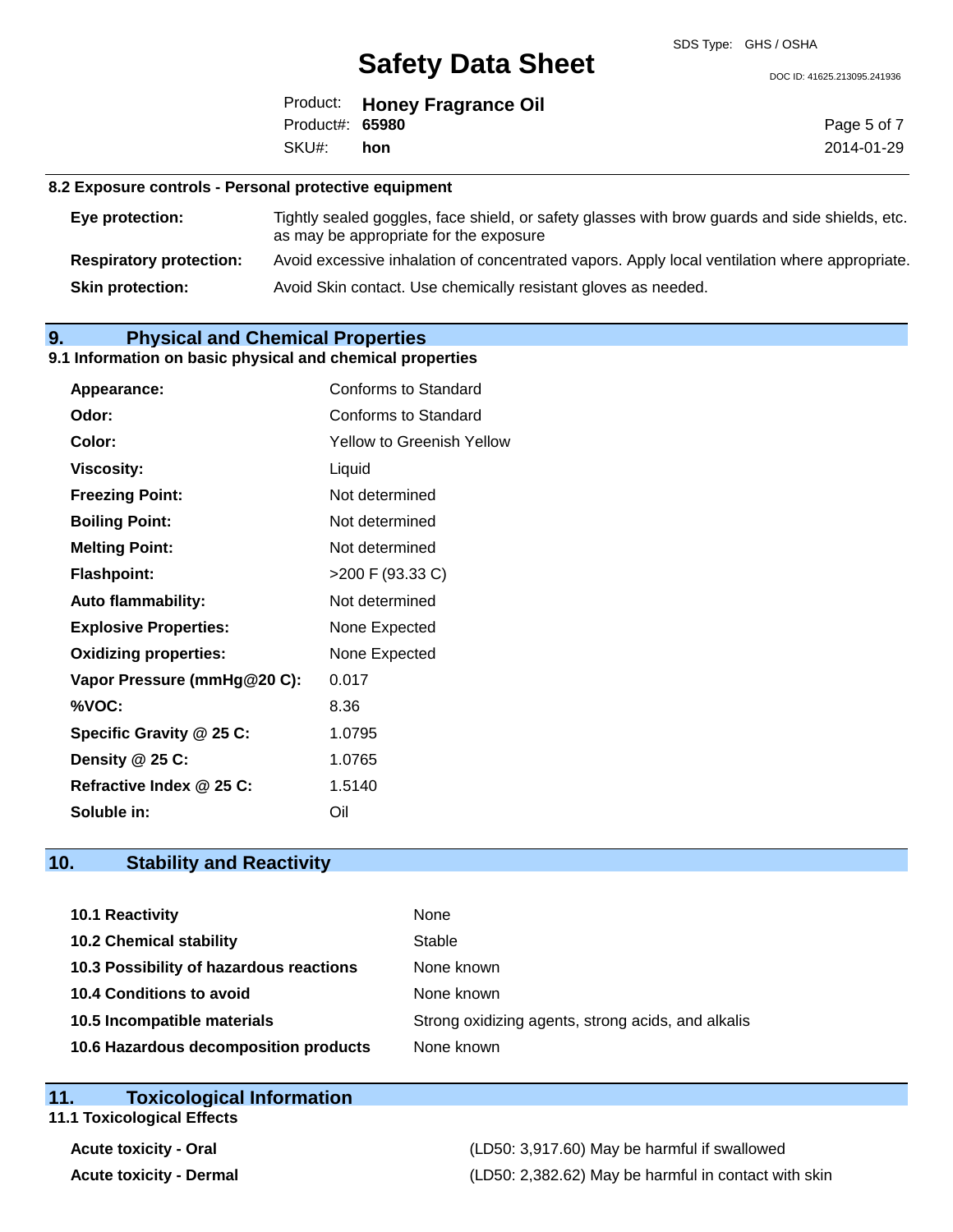DOC ID: 41625.213095.241936

|                 | Product: Honey Fragrance Oil |
|-----------------|------------------------------|
| Product#: 65980 |                              |
| SKU#: hon       |                              |

Page 6 of 7 2014-01-29

| <b>Acute toxicity - Inhalation</b>                 | (LC50: 7.25) Toxic if inhaled                            |
|----------------------------------------------------|----------------------------------------------------------|
| <b>Skin corrosion / irritation</b>                 | Causes mild skin irritation                              |
| Serious eye damage / irritation                    |                                                          |
| <b>Respiratory sensitization</b>                   | Not classified - the classification criteria are not met |
| <b>Skin sensitization</b>                          | May cause an allergic skin reaction                      |
| <b>Germ cell mutagenicity</b>                      | Not classified - the classification criteria are not met |
| Carcinogenicity                                    | Not classified - the classification criteria are not met |
| <b>Reproductive toxicity</b>                       | Not classified - the classification criteria are not met |
| Specific target organ toxicity - single exposure   | Not classified - the classification criteria are not met |
| Specific target organ toxicity - repeated exposure | Not classified - the classification criteria are not met |
| <b>Aspiration hazard</b>                           | Not classified - the classification criteria are not met |
|                                                    |                                                          |

## **12. Ecological Information**

**12.1 Toxicity**

| <b>Acute acquatic toxicity</b>     |                                                   |
|------------------------------------|---------------------------------------------------|
| <b>Chronic acquatic toxicity</b>   | Harmful to aquatic life with long lasting effects |
| <b>Toxicity Data on soil</b>       | no data available                                 |
| <b>Toxicity on other organisms</b> | no data available                                 |
|                                    |                                                   |
| 12.2 Persistence and degradability | no data available                                 |
| 12.3 Bioaccumulative potential     | no data available                                 |
| 12.4 Mobility in soil              | no data available                                 |
| 12.5 Other adverse effects         | no data available                                 |

## **13. Disposal Conditions**

## **13.1 Waste treatment methods**

Do not allow product to reach sewage systems. Dispose of in accordance with all local and national regulations. Send to a licensed waste management company.The product should not be allowed to enter drains, water courses or the soil. Do not contaminate ponds, waterways or ditches with chemical or used container.

## **14. Transport Information**

| Regulator                                | <b>Class</b> | <b>Pack Group</b>                   | <b>Sub Risk</b> | UN-nr. |
|------------------------------------------|--------------|-------------------------------------|-----------------|--------|
| U.S. DOT (Non-Bulk)                      |              | Not Regulated - Not Dangerous Goods |                 |        |
| <b>Chemicals NOI</b>                     |              |                                     |                 |        |
| <b>ADR/RID (International Road/Rail)</b> |              | Not Regulated - Not Dangerous Goods |                 |        |
| <b>Chemicals NOI</b>                     |              |                                     |                 |        |
| <b>IATA (Air Cargo)</b>                  |              | Not Regulated - Not Dangerous Goods |                 |        |
| <b>Chemicals NOI</b>                     |              |                                     |                 |        |
| <b>IMDG (Sea)</b>                        |              | Not Regulated - Not Dangerous Goods |                 |        |